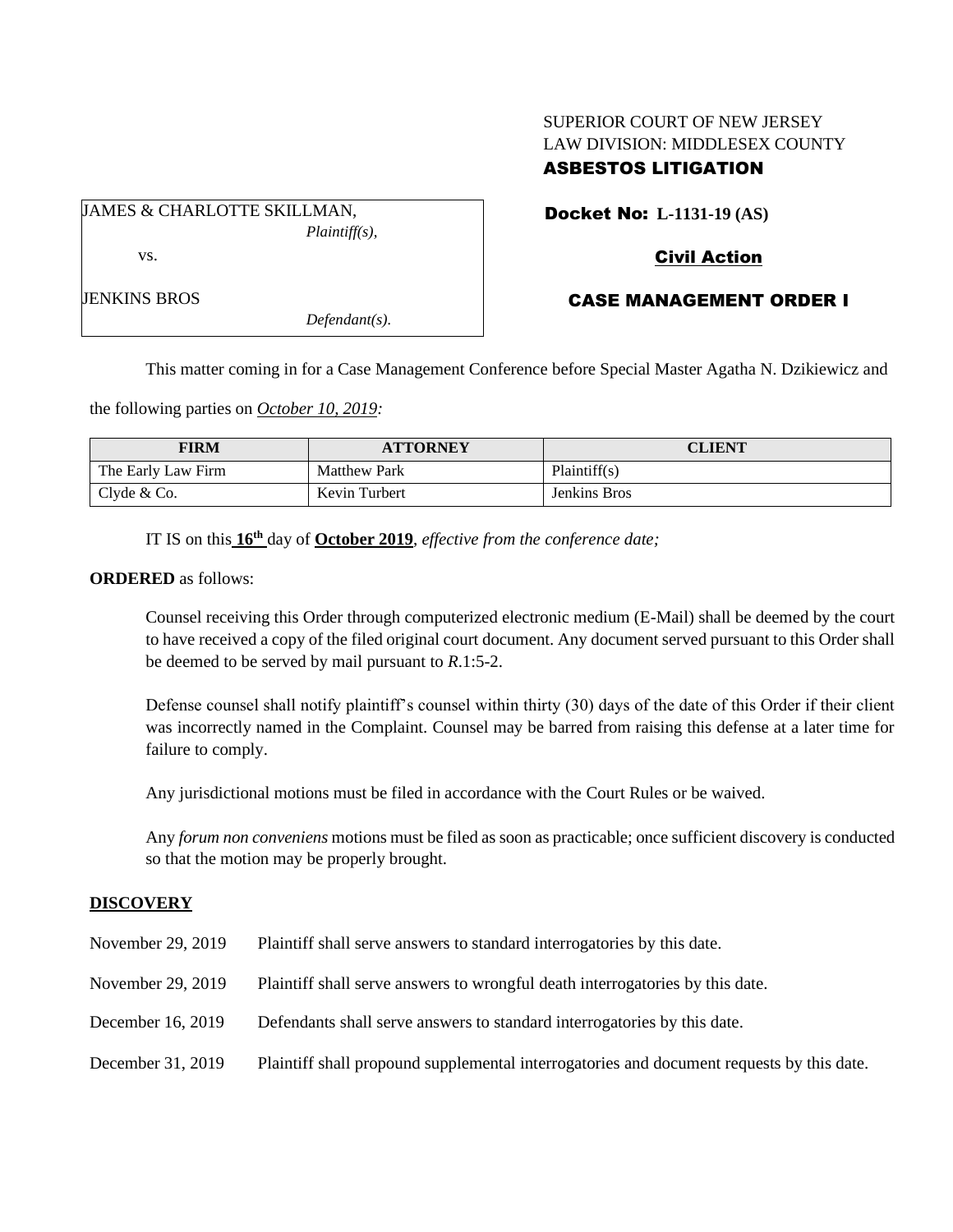| January 31, 2020 | Defendants shall serve answers to supplemental interrogatories and document requests by this |
|------------------|----------------------------------------------------------------------------------------------|
|                  | date.                                                                                        |

- December 31, 2019 Defendants shall propound supplemental interrogatories and document requests by this date.
- January 31, 2020 Plaintiff shall serve answers to supplemental interrogatories and document requests by this date.
- February 28, 2020 Fact discovery, including depositions, shall be completed by this date. Plaintiff's counsel shall contact the Special Master within one week of this deadline if all fact discovery is not completed.
- February 28, 2020 Depositions of corporate representatives shall be completed by this date.

## **MEDICAL EXPERT REPORT**

| December 31, 2019 | Plaintiff shall serve updated medical authorizations by this date.                                                                                                                                                                                       |
|-------------------|----------------------------------------------------------------------------------------------------------------------------------------------------------------------------------------------------------------------------------------------------------|
| March 31, 2020    | Plaintiff shall serve medical expert reports by this date.                                                                                                                                                                                               |
| March 31, 2020    | Upon request by defense counsel, plaintiff is to arrange for the transfer of pathology specimens<br>and x-rays, if any, by this date.                                                                                                                    |
| June 26, 2020     | Defendants shall identify its medical experts and serve medical reports, if any, by this date. In<br>addition, defendants shall notify plaintiff's counsel (as well as all counsel of record) of a<br>joinder in an expert medical defense by this date. |

## **LIABILITY EXPERT REPORTS**

- March 31, 2020 Plaintiff shall identify its liability experts and serve liability expert reports by this date or waive any opportunity to rely on liability expert testimony.
- June 26, 2020 Defendants shall identify its liability experts and serve liability expert reports, if any, by this date or waive any opportunity to rely on liability expert testimony.

## **SUMMARY JUDGMENT MOTION PRACTICE**

- April 24, 2020 Summary judgment motions shall be filed no later than this date.
- May 22, 2020 Last return date for summary judgment motions.

#### **EXPERT DEPOSITIONS**

July 17, 2020 Expert depositions shall be completed by this date. To the extent that plaintiff and defendant generic experts have been deposed before, the parties seeking that deposition in this case must file an application before the Special Master and demonstrate the necessity for that deposition. To the extent possible, documents requested in a deposition notice directed to an expert shall

 $\_$  , and the set of the set of the set of the set of the set of the set of the set of the set of the set of the set of the set of the set of the set of the set of the set of the set of the set of the set of the set of th